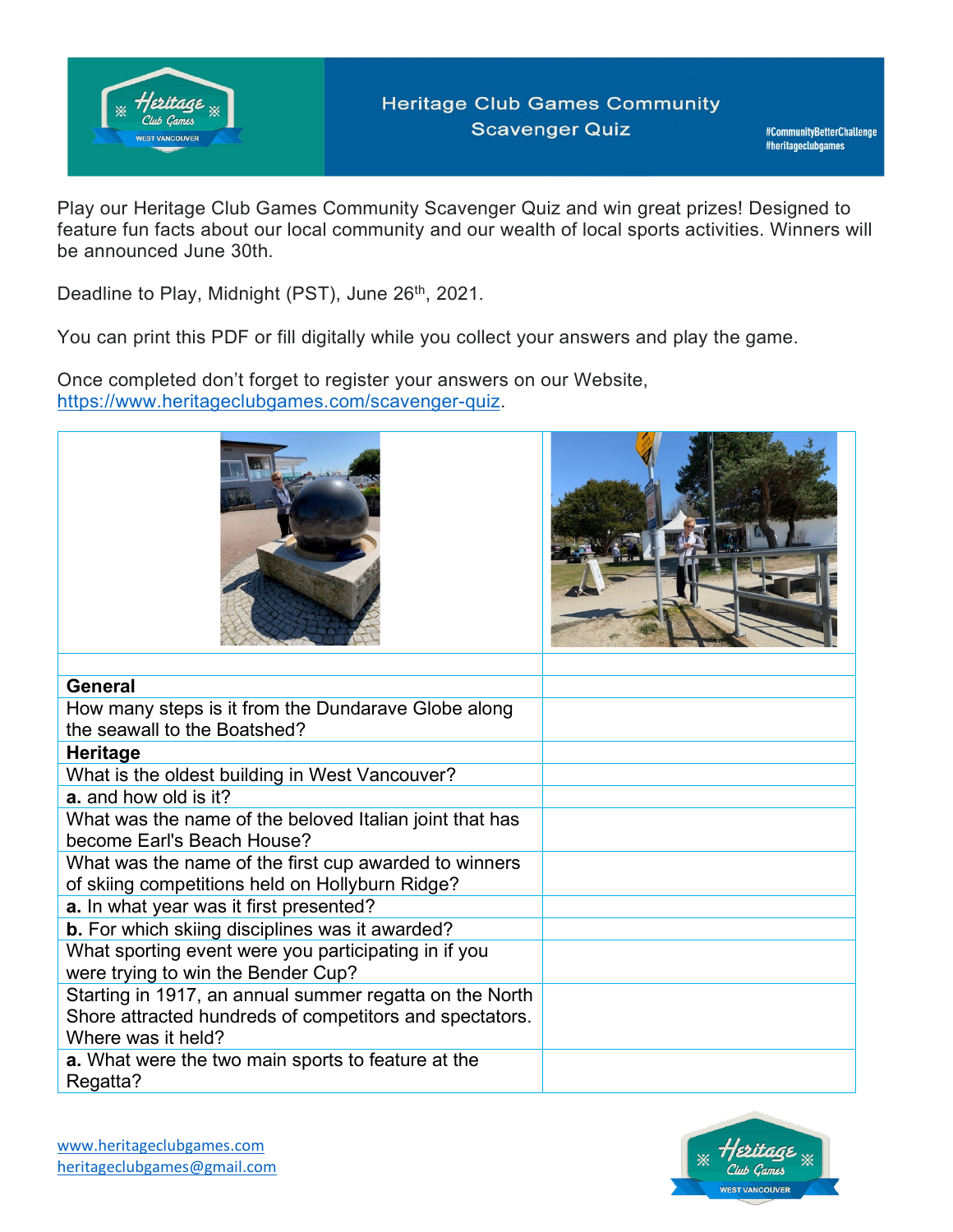| <b>b.</b> Which of the following was not an event at the  |  |
|-----------------------------------------------------------|--|
| Dundarave Regatta in the 1920s: Mixed doubles canoe       |  |
| race; Tilting in canoes; Greasy pole.                     |  |
| The first long-distance swimming race in West             |  |
| Vancouver was held in 1928. Where did it start and        |  |
| finish?                                                   |  |
| A fixture on Hollyburn Ridge in the 1930s, this           |  |
| Norwegian-born skier represented Canada at the 1936       |  |
| and 1948 Winter Olympics.                                 |  |
| What other Olympic skiers can you name who have           |  |
| trails named after them on Hollyburn or Cypress?          |  |
| Name the first athlete to represent Canada at the         |  |
| Olympic Games in three different sports who is a native   |  |
| of West Vancouver.                                        |  |
| a. In which three Olympic Games did she/he compete?       |  |
| <b>b.</b> In what three sports did she/he compete?        |  |
| Name the West Vancouver native who represented            |  |
| Canada at the 1968 Olympic Games in Mexico City.          |  |
| a. What sport did she/he compete in?                      |  |
| <b>b.</b> What was her/his famous nickname?               |  |
| Which West Vancouverite designed an early version of      |  |
| the Canadian Football League's logo?                      |  |
| Hint: The West Vancouver Museum exhibited his             |  |
| work in an exhibition in 2006-2007, called                |  |
| Capturing the Likeness, featuring his art and             |  |
| design work.                                              |  |
| Hint #2: He lived in West Vancouver from 1957             |  |
| until his death in 2020.                                  |  |
| Hint #3: He served as an official war artist in           |  |
| Ottawa during WWII and graduated from the                 |  |
| Ontario College of Art.                                   |  |
| <b>Hollyburn Sailing Club and Ocean Ambassadors</b>       |  |
| Paddleboarding                                            |  |
| What is the logo of the Hollyburn Sailing Club - can be   |  |
| seen from Argyle Avenue                                   |  |
| - no access to the club grounds.                          |  |
| What do HSC members have to do to keep invasive           |  |
| species from spreading?                                   |  |
| The act of propelling yourself on a floating board can be |  |
| found referred to:                                        |  |
| a) Hundreds of years ago                                  |  |
| b) Thousands of years ago                                 |  |
| c) 85 years ago                                           |  |
| Modern-day SUP (Stand-up Paddling) began in which         |  |
| country?                                                  |  |
| <b>West Vancouver Tennis Club</b>                         |  |
| How many juniors between the ages of 4 and 18 does        |  |
| the West Vancouver Tennis Club teach each year?           |  |